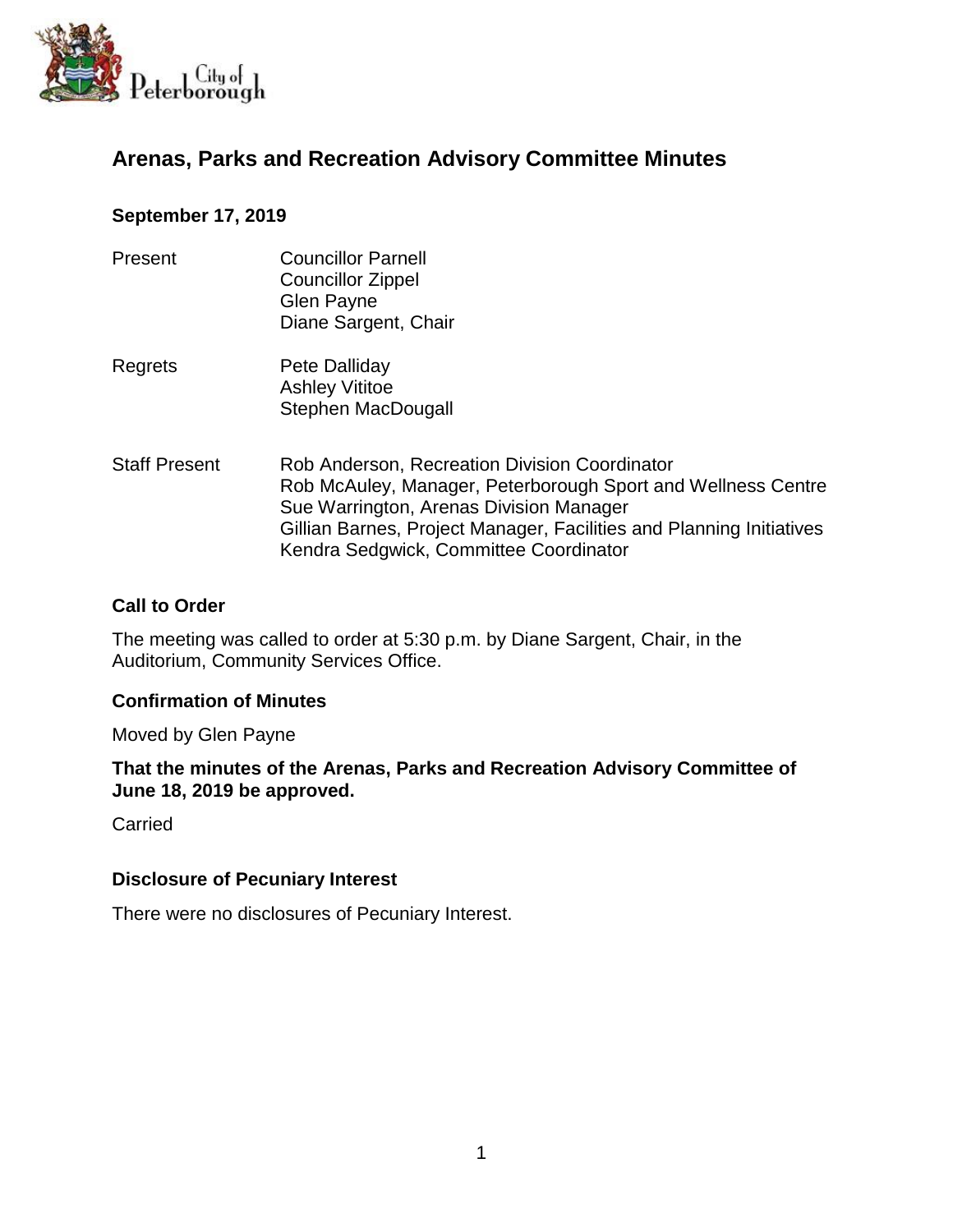# **Reports and Communications**

Report APRAC19-014

Unstructured Outdoor Play

Monique Beneteau, Peterborough Public Health, provided an overview to Report APRAC19-014.

Moved by Councillor Parnell

**That the Arenas Parks and Recreation Advisory Committee approve the recommendation outlined in Report APRAC19-014 dated September 17, 2019, of the Recreation Division Coordinator, as follows:**

**That a presentation on unstructured outdoor play by Monique Beneteau, Health Promoter at Peterborough Public Health be received for information.**

Carried

Report APRAC19-015

Facilities and Planning Initiatives 2019 Work Plan Overview

Gillian Barnes, Project Manager, Facilities and Planning Initiatives, provided an overview to Report APRAC19-015.

Moved by Councillor Parnell

**That the Arenas Parks and Recreation Advisory Committee approve the recommendation outlined in Report APRAC19-015, dated September 17, 2019, of the Project Manager, Facilities and Planning Initiatives, as follows:**

**That a presentation by the City's Project Manager, Facilities and Planning Initiatives on the 2019 Facilities and Planning Initiatives work plan be received for information.**

Carried